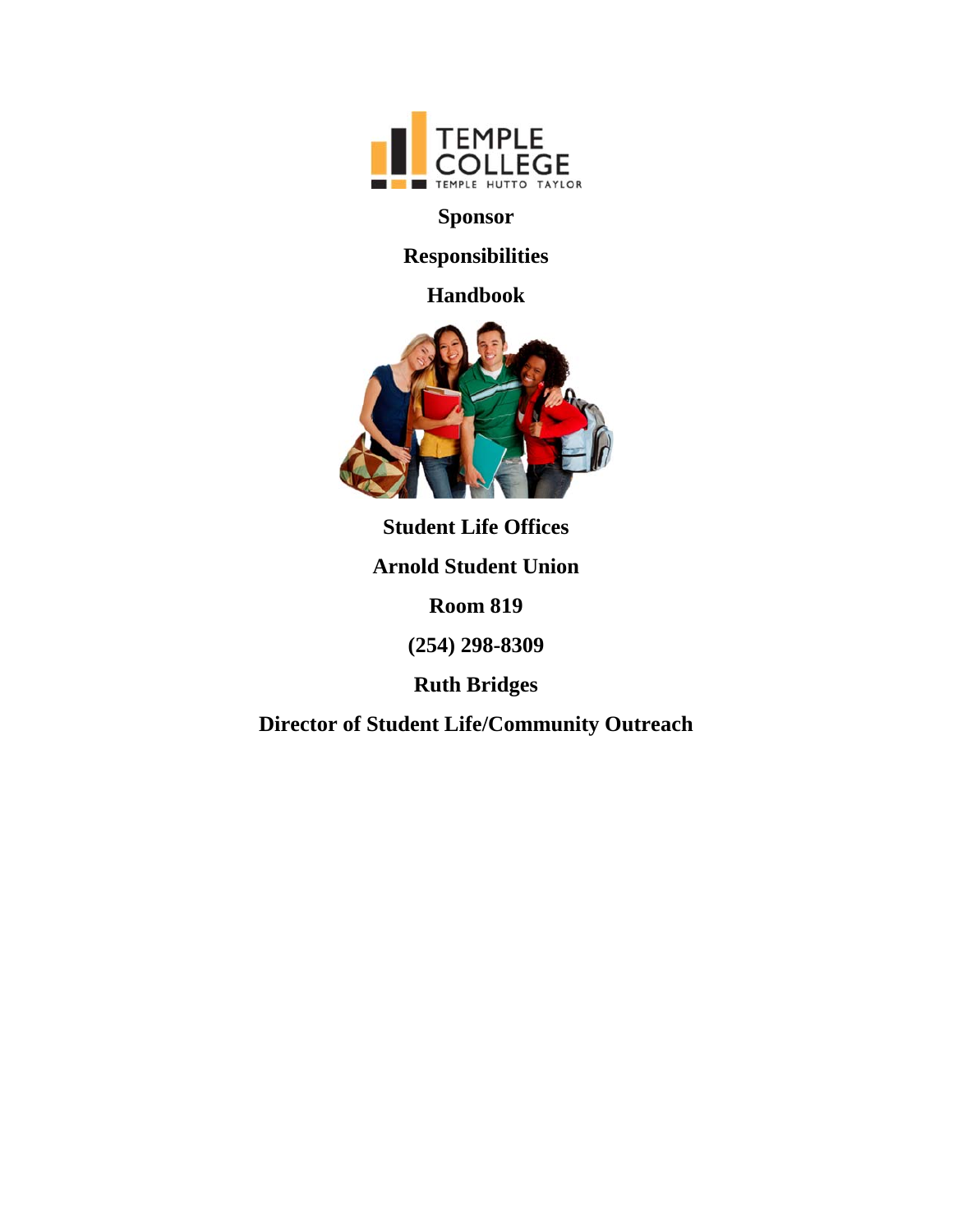

# **Temple College Sponsor Responsibilities**

**Every student is required to have a full-time or part-time staff or faculty sponsor. The sponsor has various responsibilities to the student organization, the most important of which is to help his/her individual club/ organization in reaching their objectives. Sponsors play an important and vital role in the guidance and fulfillment of student organization goals and are an integral part of campus life.**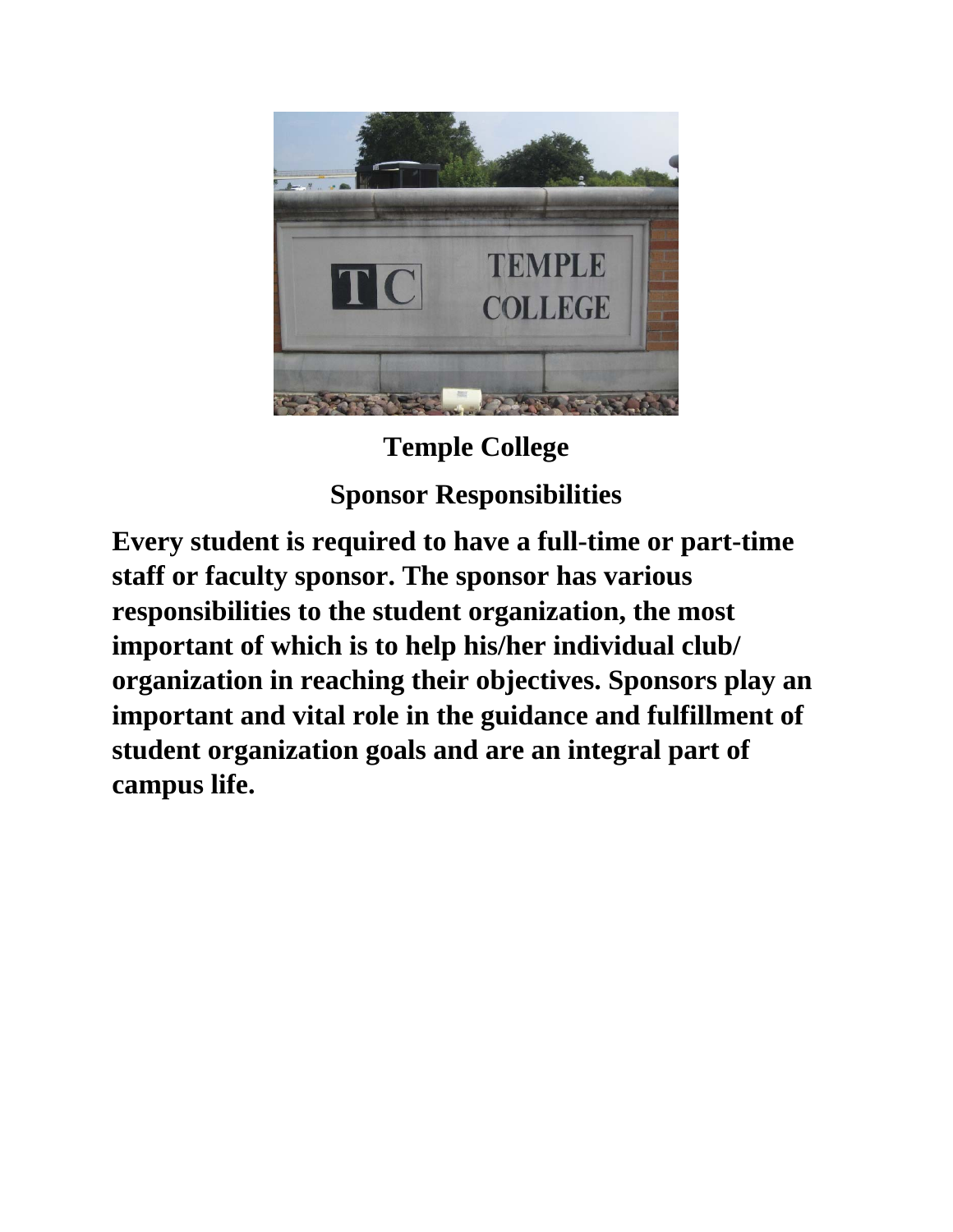## **Responsibilities**

- Provide continuity to the group by exploring regulations, rules and responsibilities with new organization members and officers.
- Assist in program planning and development.
- Make sure that plans for any activity in question conform to general college policy.
- Approve all media coverage through the Marketing and Media Relations office located in Room 902 of the Marc A. Nigliazzo Administration Building.
- Approve/deny all official club functions before the function happens.
- Inform club and/or officers members of correspondence received.
- Be aware of any monetary transactions of the club/organization.
- Carry out the duties assigned to the sponsor by the student organization's approved club constitution.
- Understand the organization's constitution, be aware of the club's purpose, and assist in formulating goals and planning for the organization.
- Assist the organization in planning and carrying out its programs and events, as well as refer organizers to appropriate college resources which may aid in the planning process.
- Serve as a sounding board.
- Serve as a liaison between the Director of Student Life, the college, and the student group, which includes interpreting college and state policies and procedures.
- Provide an outside perspective.
- Run interference and cut through red tape.
- Be aware of and assist the organization in the management of its financial operations.
- Consult periodically with the Director of Student Life concerning the student organization direction, programs, and function.
- Review all printed material for grammar and spelling errors.
- Be sure to praise students for a job well done.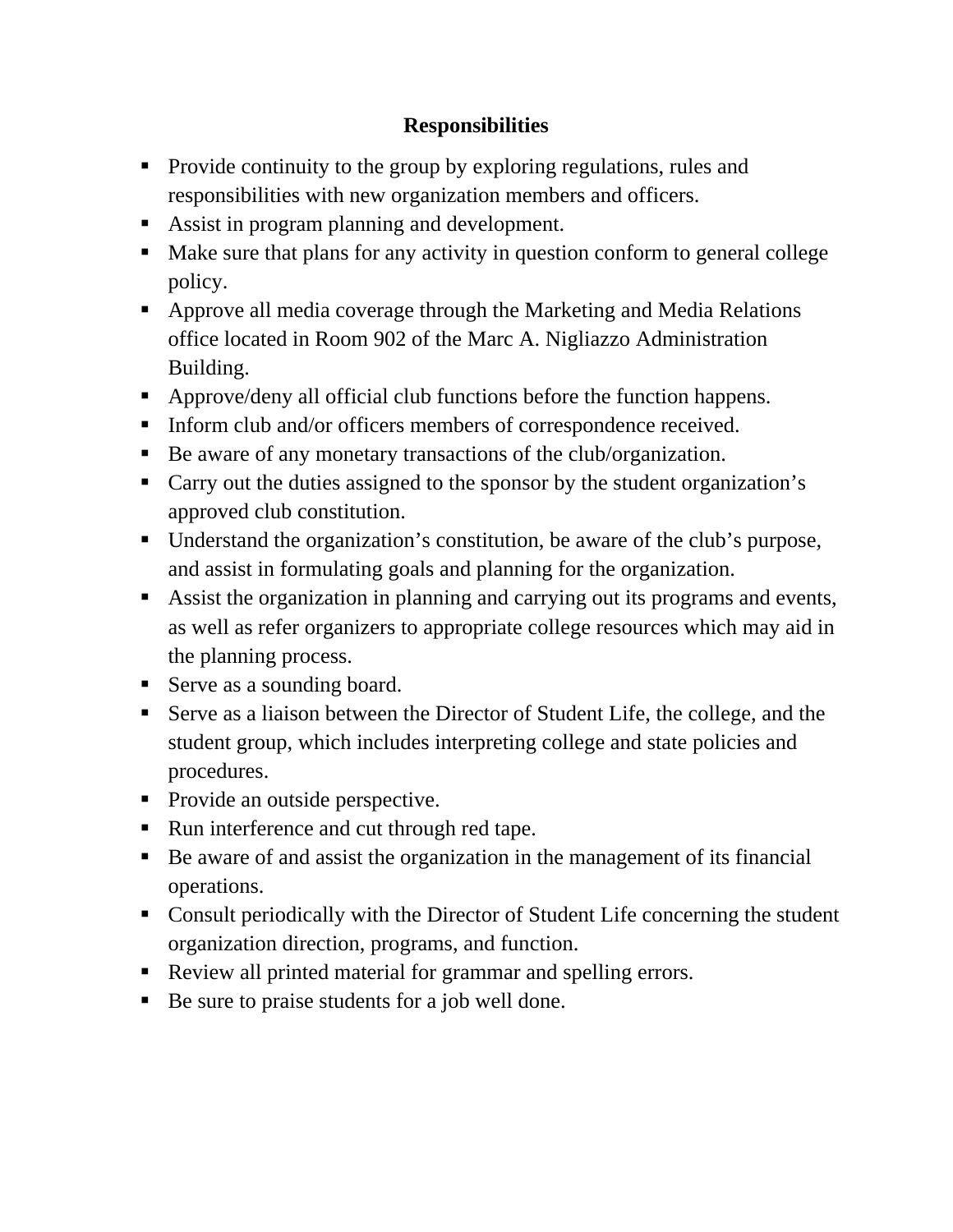

# **The sponsor must attend all of the student organization's functions that meet the following criteria:**

- Any off–campus event which is being attended as an official club function (one sponsor must be at all off-campus conferences, field trips, or other travels).
- The event is on campus, but held outside, all includes any sound amplification.
- Any event open to the public.
- Any event in which a guest speaker has been invited to speak or perform.
- The event is a rally or demonstration.
- The event is an official college dance, party or concert which is being advertised on–campus or off-campus.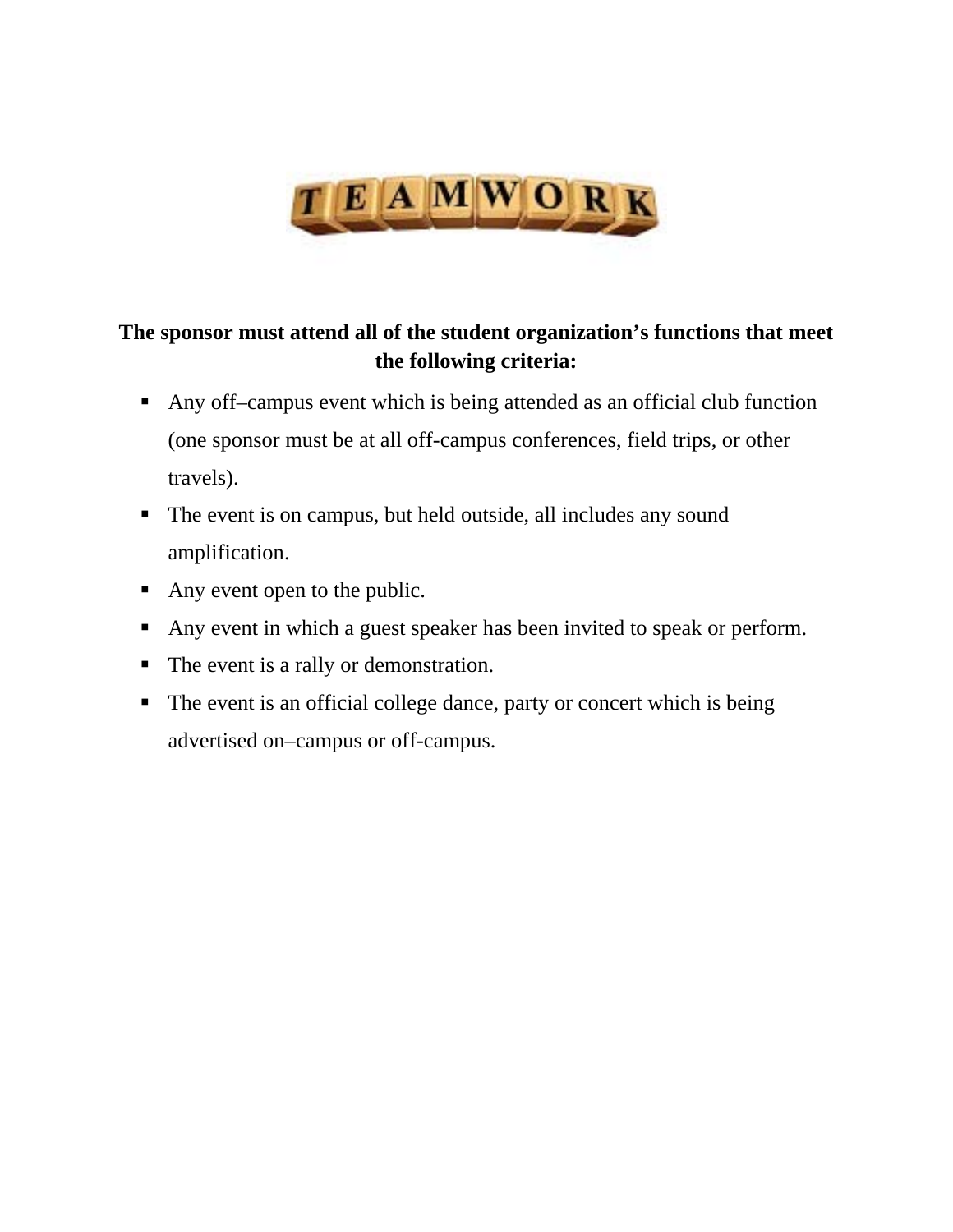#### **The Role of the Sponsor**

The role of a sponsor not only varies among different organizations, but also may change within an organization as student officers and members change. The most important step to a positive, lasting relationship between a sponsor and a student organization is the establishment of a job description/role definition for the sponsor, as well as a clear understanding of what both the students and sponsors expect of one another. The roles sponsors play can be grouped into three categories

- **1. Listener-** In this role the sponsor hears problems and concerns of members and officers and assists in the operations of the organization, providing information and expertise.
- **2. Advocate-** This role may require the sponsor to speak on behalf of the organization within the college community.
- **3. Facilitator-** The sponsor helps members and officers develop strong leadership skills and assists when conflicts arise.

A student organization sponsor is a consultant who assists the group in its growth and development. He/she provides direction through advice, understanding and clarification.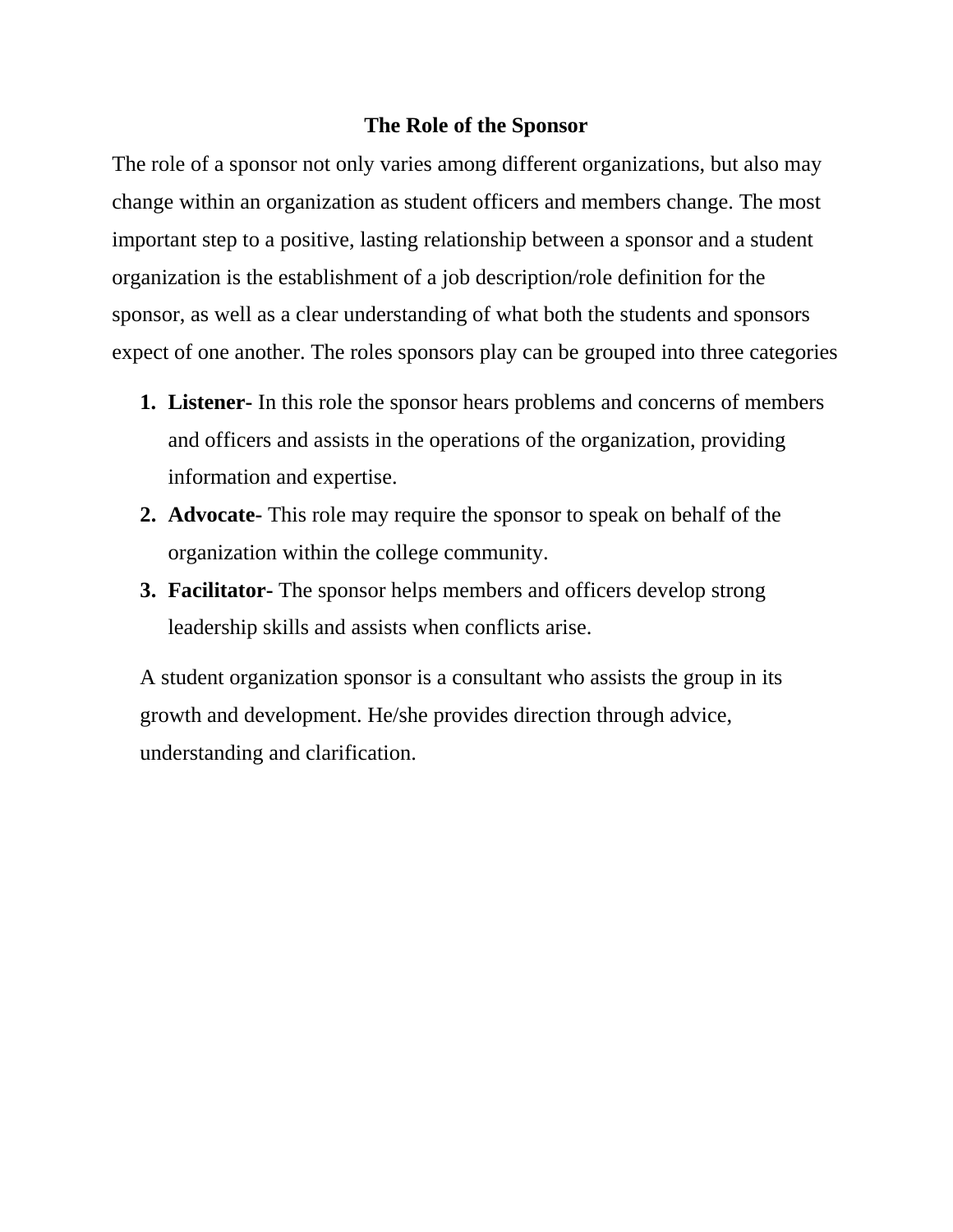# **A sponsor is required to……..**

- Clarify his/her role as sponsor to the organization members as he/she sees fit.
- Be aware of the rules and regulations which pertain to a student organization and its members.
- Be available to the officers, as well as other members of the organization, for consultation and mentoring.
- Be reasonably available to the officers and other members to advise and assist in organization-related problems or issues.
- Stay-up-to date on what is accruing within the organization, as well as in the campus community.
- Attend meetings.
- Promote involvement and discussion within the organization and the campus as a whole.
- Encourage all members to participate and cooperate as a team.
- Provide constructive feedback where appropriate. It is generally preferable to provide this criticism after the meeting, rather than before.
- Guide and advise the student organization, rather than dictate and order.
- Assist in the area of identifying program purpose and content. This helps student officers use their best judgment in selecting program events for the campus.
- Incorporate classroom learning with co-curricular activities into student organizations activities and/or events whenever possible.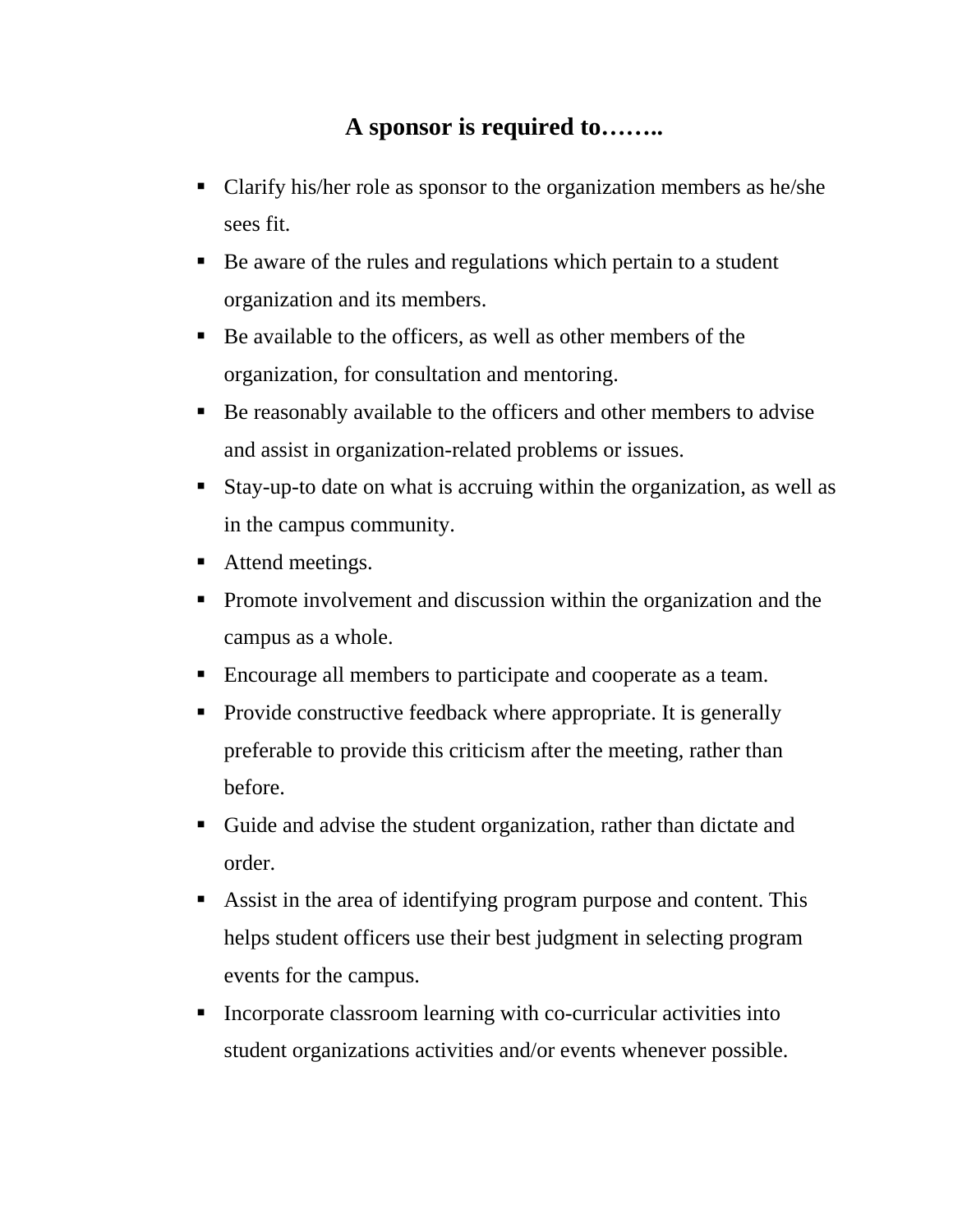- Do not let personal goals and/or motives interfere with or influence group decisions, activities or goals.
- **•** Uphold the policies and procedures of Temple College.
- Remember that club members are students first and foremost. Help them to keep their priorities in order.



**Students benefit most from having sponsors who are committed, active, and involved with the organization and its activities.**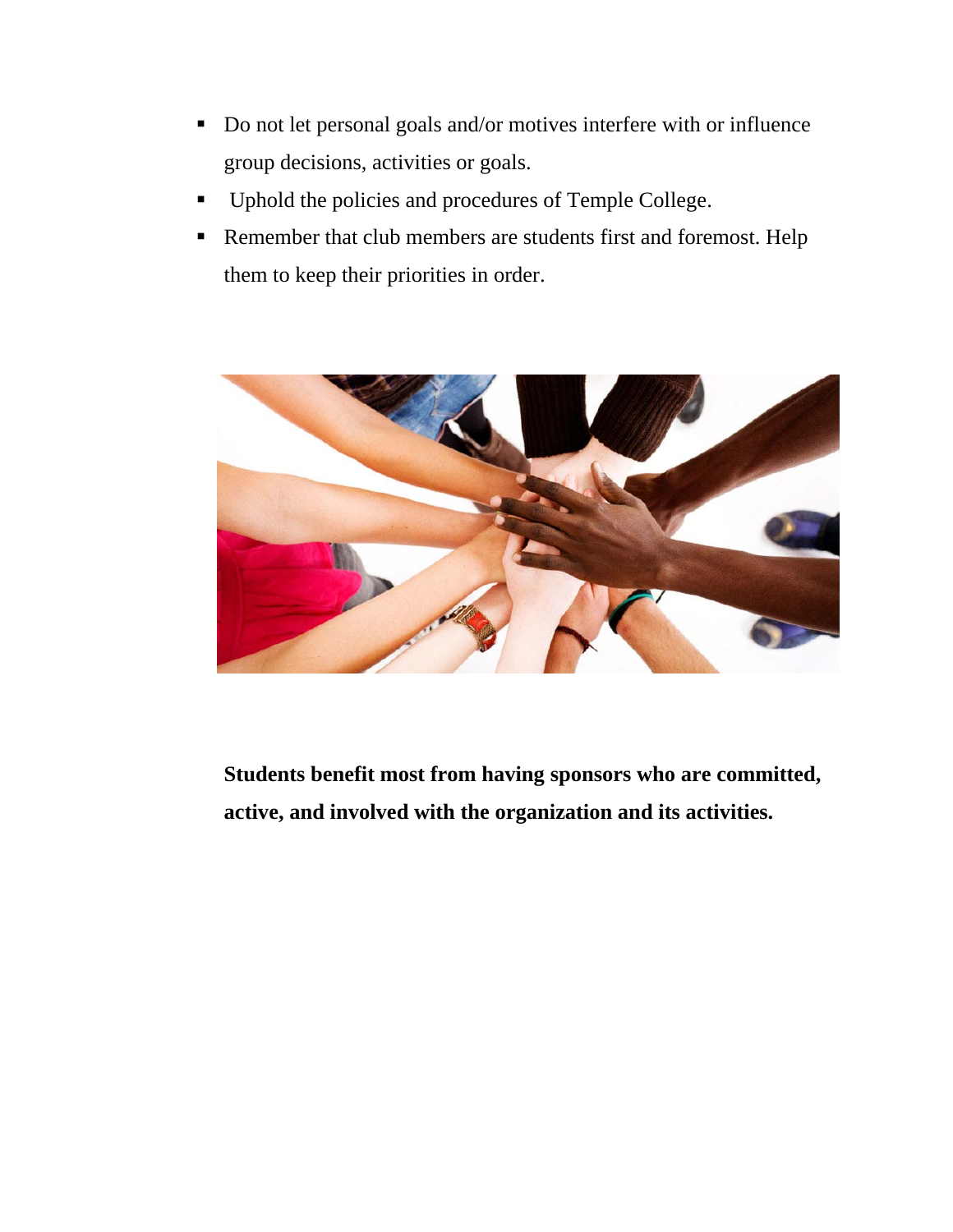## **What the Sponsor May Expect from Officers**

In order for the sponsor to serve effectively, the officers must also meet certain responsibilities. The sponsor may expect the officers to:

- Keep the sponsor informed as to all organizational activities, meeting times, locations, and agendas.
- Meet regularly with the sponsor and discuss all plans and concerns.
- Develop and use good records and sound financial procedures.
- Provide minutes of meetings, as well as other materials that are sent to members and the organization.
- Make no commitments for the sponsor without his/her consent.



**Once a sponsor has been chosen, organizations should keep that individual informed. The more a sponsor knows, the better he/she can assist the organization and its members.**